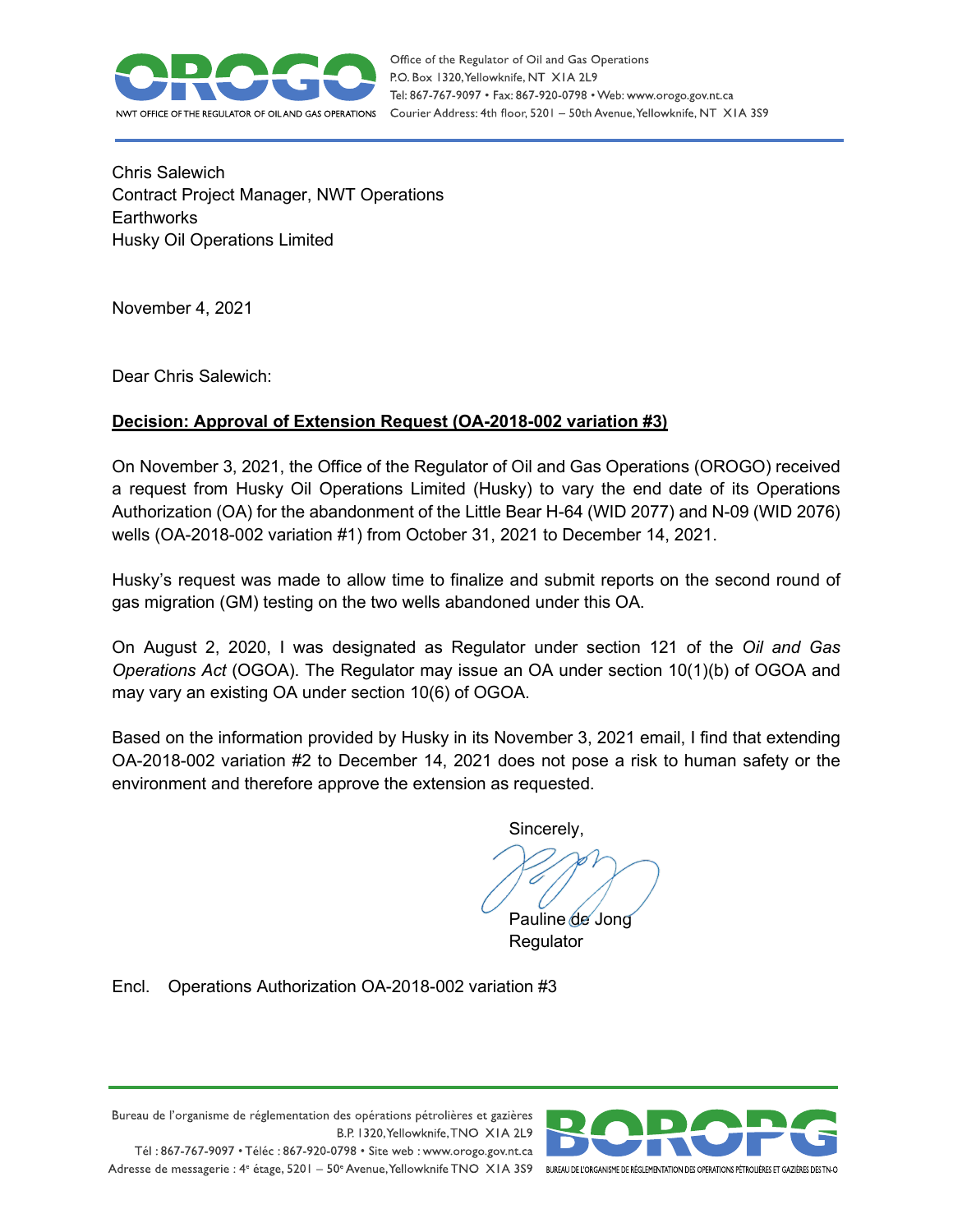

## **OPERATIONS AUTHORIZATION**

Subject to the terms listed below, authorization is granted under Section 10 of the *Oil and Gas Operations Act* and Part 2 of the *Oil and Gas Drilling and Production Regulations* to

| Company Name                           | Company Operating Licence # |
|----------------------------------------|-----------------------------|
| Husky Oil Operations Ltd.              | NWT-OL-2014-006             |
| Responsible Officer and Title          |                             |
| Al Pate, VP Exploration and Production |                             |

to proceed with the works and activities described in its October 9, 2018 application for

| Scope of Work                                      | Settlement Area or Region |
|----------------------------------------------------|---------------------------|
| Abandonment of the Little Bear N-09 and H-64 wells | Sahtu                     |

This authorization, originally issued on January 2, 2019, has been varied by the Regulator or its delegate under Section 10 of the *Oil and Gas Operations Act* and may be further so varied.

This authorization expires on December 14, 2021.

Dated at Yellowknife, Northwest Territories on November 4, 2021.

| Name of Regulator / Delegate | Signature of Regulator / Delegate |
|------------------------------|-----------------------------------|
| Ms. Pauline de Jong<br>Title |                                   |
| Regulator                    |                                   |